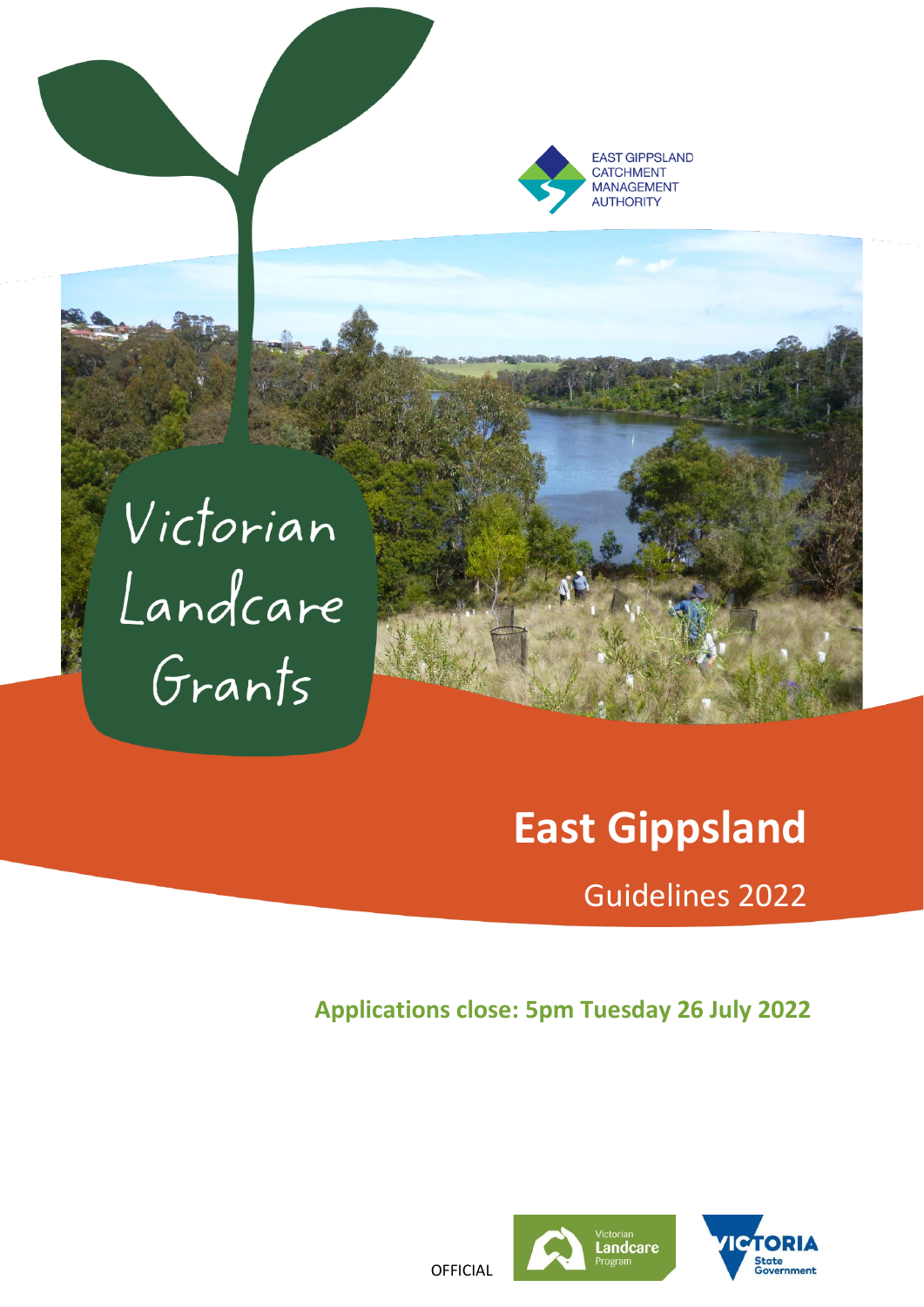# **Acknowledgements**

#### **Acknowledgment**

We acknowledge and respect Victorian Traditional Owners as the original custodians of Victoria's land and waters, their unique ability to care for Country and deep spiritual connection to it. We honour Elders past and present whose knowledge and wisdom has ensured the continuation of culture and traditional practices.

We are committed to genuinely partner, and meaningfully engage, with Victoria's Traditional Owners and Aboriginal communities to support the protection of Country, the maintenance of spiritual and cultural practices and their broader aspirations in the 21st century and beyond.



# **Our commitment to inclusion and diversity**

The Victoria Landcare Program supports liveable, inclusive and sustainable communities. The Victorian Landcare Program supports a Landcare and environmental volunteering culture that is diverse in ability, gender, sexuality, age, socio-economic status, and cultural and linguistic background. The Victorian Landcare Program believes everyone has the right to feel safe, welcome and have their life experience valued. Fostering diversity and inclusion helps people to learn from each other and develop new ways to work effectively.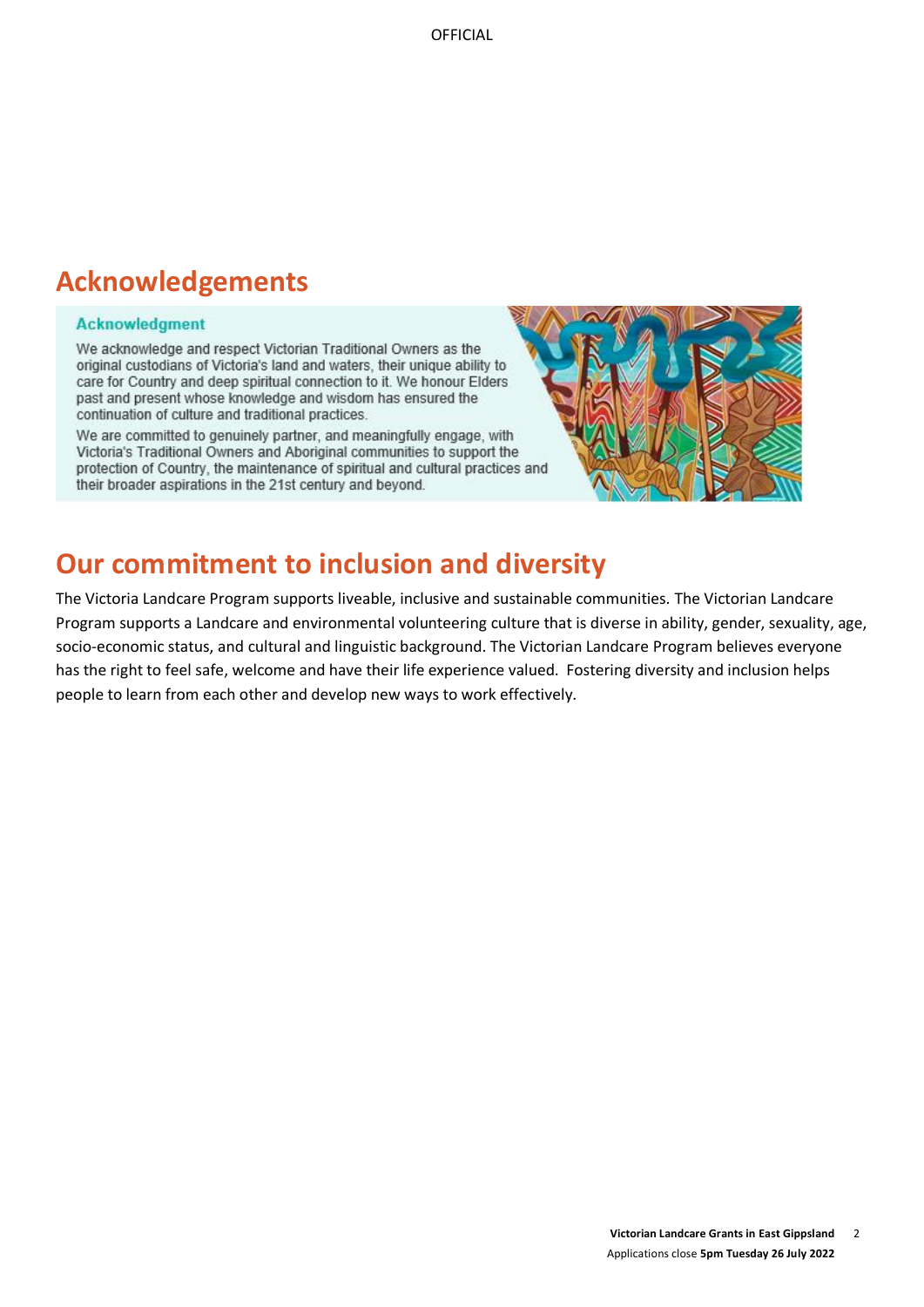# **Victorian Landcare Grants in East Gippsland**

### **What are the Victorian Landcare Grants?**

The Victorian Government is providing funding to support Landcare and environmental volunteer groups and networks undertaking on-ground works, education and capacity building projects to protect and restore our land and natural environment.

The objectives of the Victorian Landcare Grants are:

- To fund projects that address local, regional and state land and environment priorities through delivery of:
	- On-ground works
	- Capacity building activities
	- Community education and engagement
- To sustain Landcare and other environmental volunteer groups and networks by providing support grants, particularly for groups whose continuing existence will benefit from this support.

#### **How much funding is available?**

A total of \$3.35 million is available for project and support grants across Victoria.

## **What type of grants are available?**

#### **Project Grants**

Up to **\$20,000** may be provided to eligible groups and networks for:

o On-ground works, capacity building activities, community education and engagement that protects, or improves natural assets such as native vegetation, native fauna, waterways, wetlands and soils.

Note: Projects must be completed and reported on by 30 November 2023

More than one application can be submitted.

#### To apply for a Project Grant read these guidelines before completing the application form at *https://delwp.smartygrants.com.au/EGCMA2022VLG*

## **When do applications close?**

Applications close at 5pm on **Tuesday 26 July 2022**.

#### **Support Grants**

Up to **\$500** may be provided to eligible groups and networks for start-up and support funding for:

o Assistance with costs such as insurance, incorporation and operational needs, or meetings and events or newsletters, websites and other communication.

Note: groups and networks can apply for both Support and Project Grants, however if successful in receiving a Project Grant they will not receive a Support Grant.

To apply for a Support Grant complete the application form at

*https://delwp.smartygrants.com.au/EGCMA2022VLG*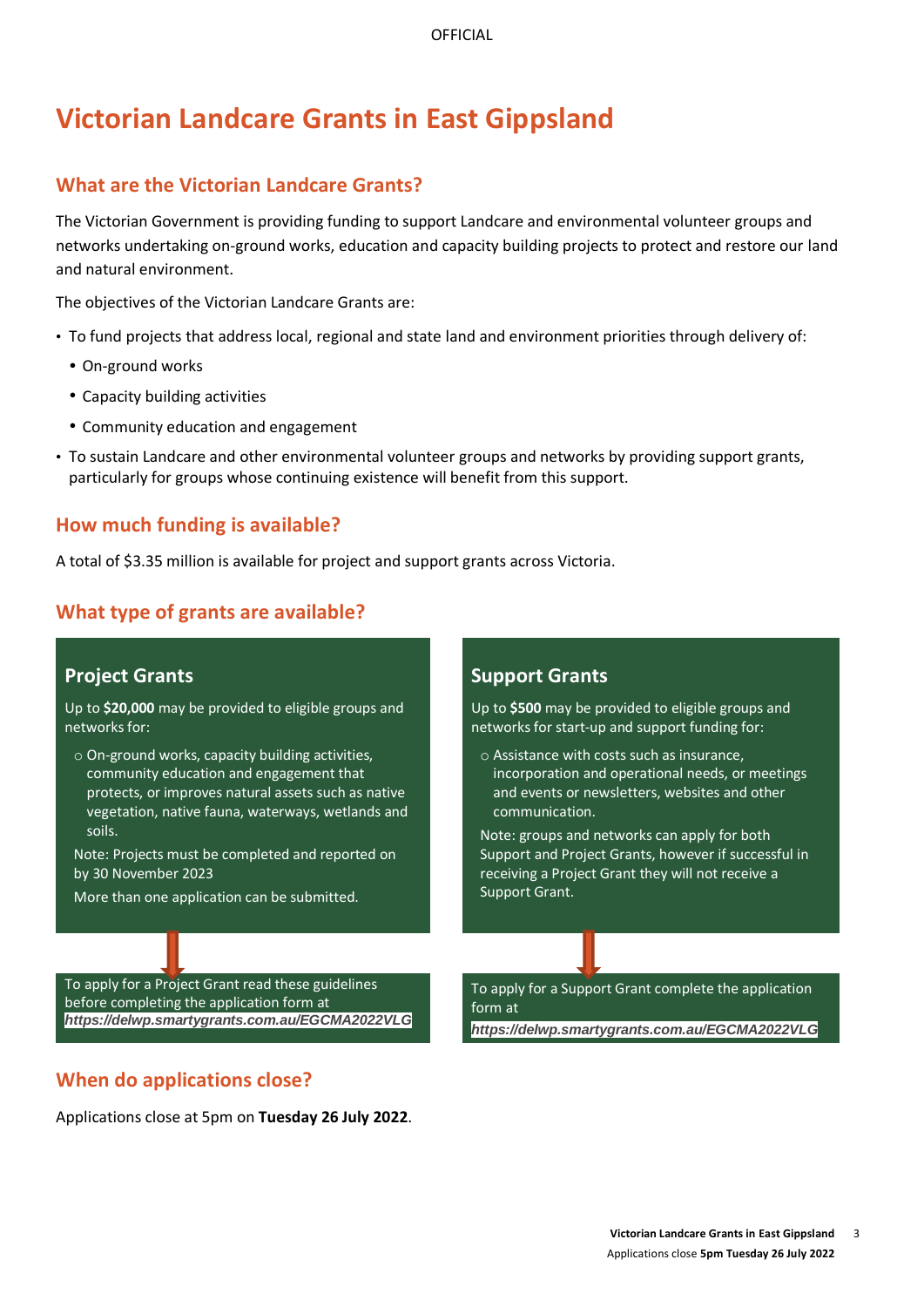# **Eligibility Requirements**

## **Who can apply?**

Victorian Landcare and environmental volunteer groups and networks that are community-based and have a focus on on-ground land and natural environment improvement work are eligible to apply. This includes Landcare groups and networks, Friends of groups, Conservation Management Networks, Coastcare groups and Aboriginal groups and organisations working on Country.

To be eligible, applicants must be either:

- an incorporated association registered through Consumer Affairs Victoria
- affiliated with Landcare Victoria Incorporated as a member group
- registered as a not-for-profit organisation with the Australian Charities and Not-for-profits Commission (ACNC)
- an incorporated association registered through the [Office of the Registrar of Indigenous Corporations.](https://www.oric.gov.au/start-corporation/registration-options)

Applicants must also:

• Hold insurance sufficient to safeguard volunteers and participants involved in the funded activities, including public liability insurance of at least \$10 million and personal accident insurance.

Groups and networks that do not meet the above requirements can still apply for funding but must operate under the auspices of a sponsor organisation that meets these requirements. You will be required to supply written approval (such as supporting letter) from your sponsor (auspice) as part of your application. See 'Do we need a sponsor (auspice)' on page 10.

#### **Who cannot apply?**

**Ineligible applicants** include Commonwealth Government agencies, private companies, private individuals, Catchment Management Authorities, industry bodies, State Government statutory bodies/authorities, water authorities and Local Government.

Previous recipients of VLG funding with outstanding reporting requirements are ineligible for further funding until reporting requirements are met.

#### **2022 Group Health Survey**

All groups that apply for a project or support grant **must complete the 2022 Group Health Survey** as part of the application form.

The information provided by this annual survey is vital for understanding the health of Landcare and other environmental volunteer groups and networks across Victoria and is used in Catchment Management Authority (CMA) and Victorian Government planning, reporting and communications.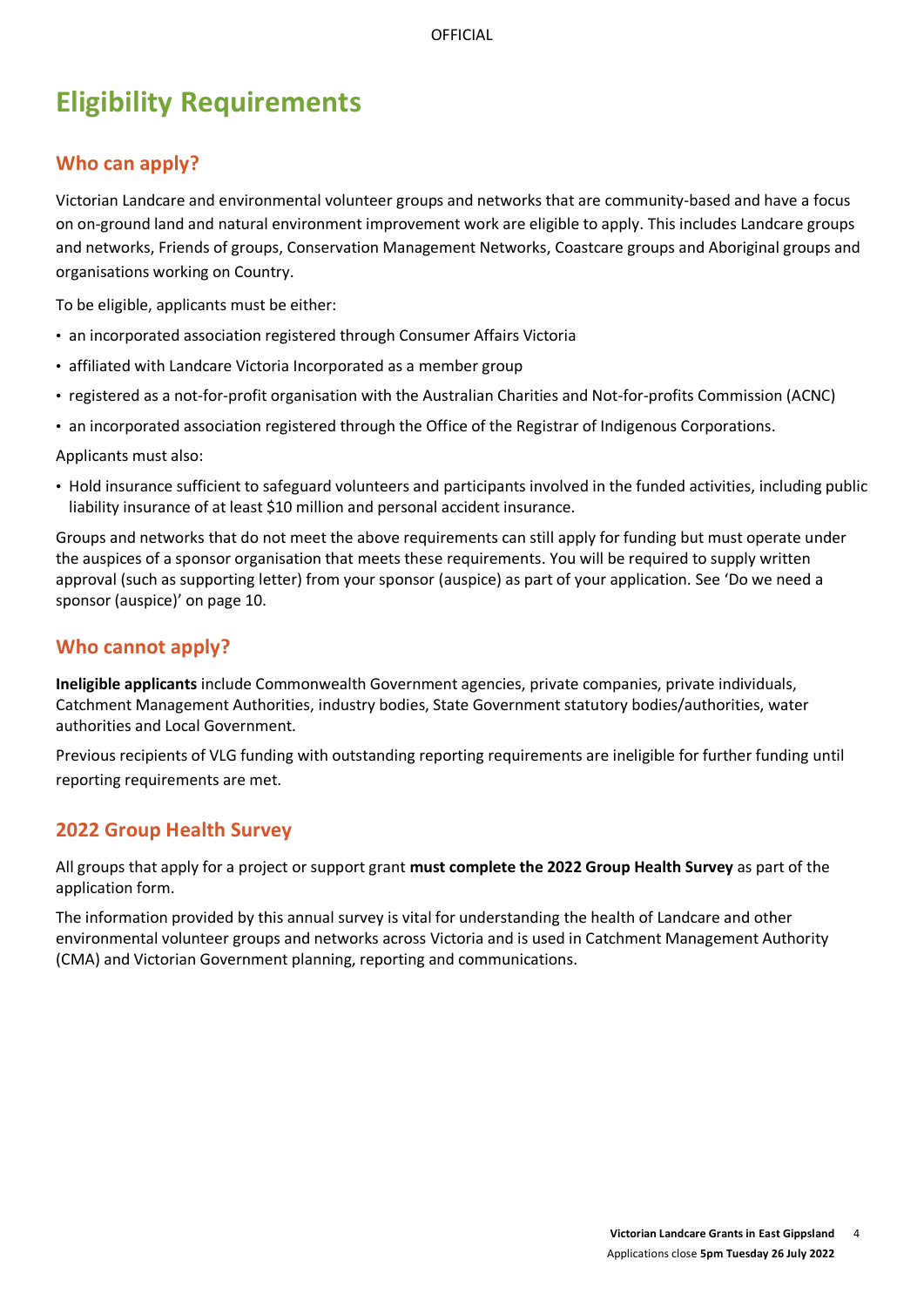# **Project Grant Requirements**

# **What will be funded?**

These grants will fund projects **up to \$20,000** that:

- Are delivered within the East Gippsland CMA region
- Deliver activities to protect or improve natural assets such as native vegetation, native fauna, waterways, wetlands and soils including:
	- **On-ground works** such as weed control, pest plant and animal control, protective fencing, revegetation, artificial habitat, soil stabilisation (conditions apply to some works – see 'What will not be funded' below)
	- **Community capacity building**, education and engagement activities such as property planning courses, field days, education events, demonstration sites, knowledge-gathering (e.g. surveys)
- Meet the following conditions:
	- **Project management** costs are not to exceed 15% of the total funding requested.
	- Total cost of **capital items and equipment** are not to exceed \$3,000. You will need to demonstrate a clear need and community benefit for any capital items included in your budget. Capital items will need to become a registered asset of the applicant group or auspice organisation.
	- Ensuring that **health and safety, cultural heritage and biodiversity impacts** have been taken into account, particularly for eligible activities that have the potential for harm such as warren/den ripping.
	- Can be completed and reported on no later than 30 November 2023.

More than one project grant application can be submitted by a group/network.

**Value for money** will be considered in the assessment process. You will need to demonstrate that all activities and budget items are necessary for the success of the project and that the amounts requested are reasonable. Projects that include in-kind contributions including time, resources or funds will demonstrate greater value for money.

It is recommended that projects are designed to be **scalable** to allow partial funding in the event that full funding is not available for all projects. Generally, higher scoring projects will be funded, however the Regional Assessment Panel will also consider:

- overall mix of project types, locations and geographic coverage
- overall mix of groups/networks to be supported

Contact your Regional Landcare Coordinator (details below) to discuss your project before submitting an application. They will provide further advice and guidance on regional priorities to help you prepare your application.

#### **What will not be funded?**

The following activities will not be funded:

- Amenity and beautification projects
- Shooting, poisoning, trapping, explosive or fumigation methods for pest animal control. This includes engaging a contractor to undertake these activities
- Boundary fencing
- Barbed wire fencing
- Non-indigenous vegetation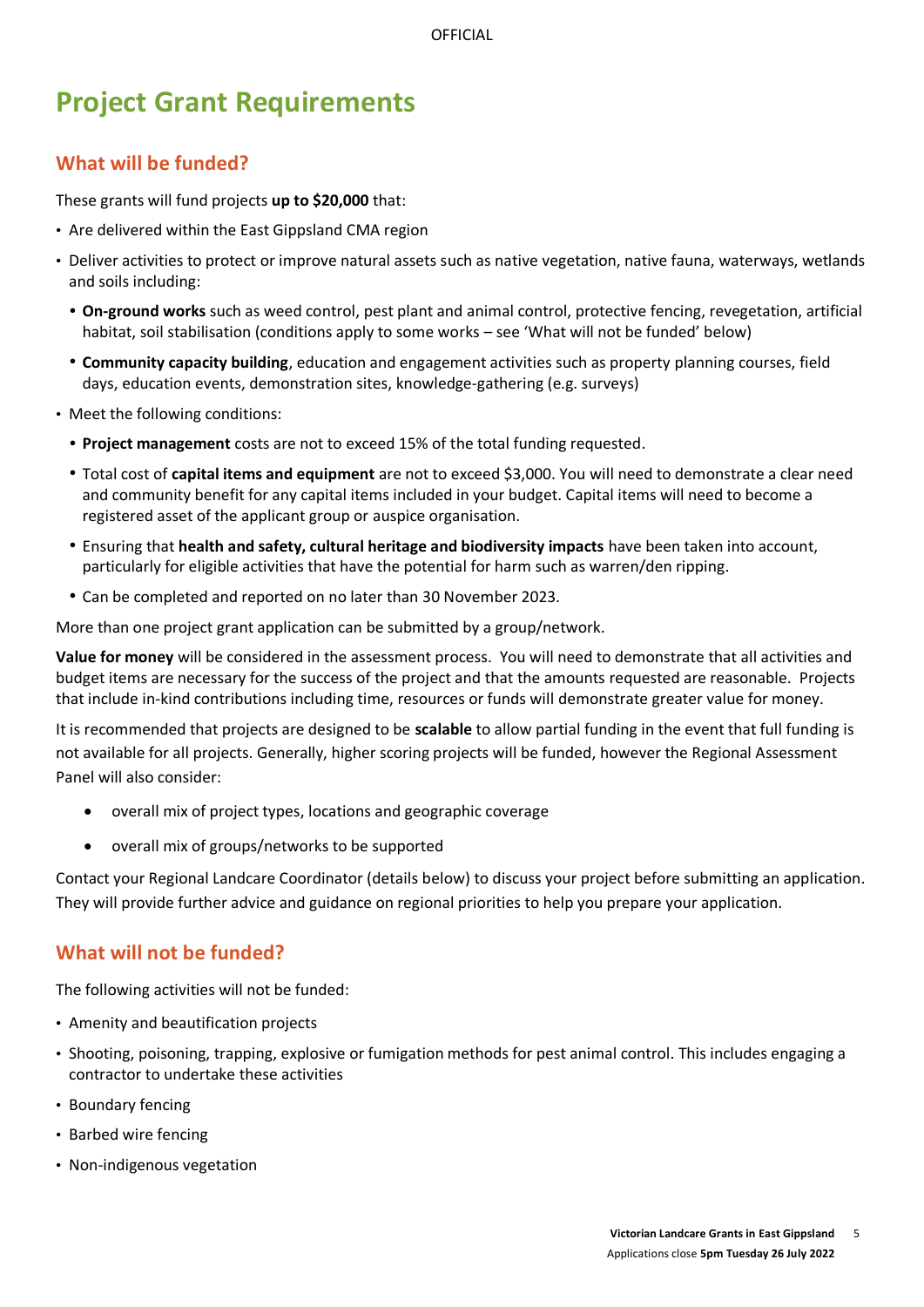- Vegetation corridors less than 10 metres wide. Minimum project width of 10 metres is required (minimum 10 metres from the top of the bank in riparian areas)
- Purchase of capital items over \$3,000
- Project management or administration costs that collectively total more than 15% of total funding requested
- Computers, laptops, and smartphones
- Purchase of goods for competitions, prizes, giveaways, vouchers, or alcohol
- Any other action of activity determined by the Regional Assessment Panel through the assessment process to be an inappropriate or unsuitable use of the funds.

### **Project location and mapping**

Projects can be on private or public land in Victoria.

Applicants will need to map the location(s) of the on-ground component of their project, and label their project sites with a site ID, if working on more than one site. Applicants must attach the map to their application.

## **Aboriginal Cultural Heritage**

Aboriginal Cultural Heritage in Victoria including Aboriginal Intangible Heritage (traditional practices and knowledge), Aboriginal sites, places and objects are protected under the *Aboriginal Heritage Act 2006* and *Aboriginal Heritage Act Regulations 2018*. It is the responsibility of us, as the carers of the land, to respect, understand, and protect our Aboriginal Heritage.

It is recommended that applicants conduct an Aboriginal Cultural Heritage check early in the planning stage. This can be done through the relevant Registered Aboriginal Party or the Aboriginal Victoria Heritage Operations Team.

To determine if your planned project is within an identified area of cultural heritage sensitivity, you will need to look at the [online mapping tool,](https://achris.vic.gov.au/#/onlinemap) which can be found on the [Aboriginal Victoria website](https://www.vic.gov.au/aboriginalvictoria.html) under th[e Heritage section.](https://www.aboriginalvictoria.vic.gov.au/aboriginal-culture-and-heritage)

If your proposed project site is within an area of Cultural Heritage sensitivity, please refer to th[e Aboriginal Victoria](https://www.vic.gov.au/aboriginalvictoria.html)  [website](https://www.vic.gov.au/aboriginalvictoria.html) under the [Heritage section](https://www.aboriginalvictoria.vic.gov.au/aboriginal-culture-and-heritage) for further information.

If your project is not within an area of cultural heritage sensitivity, this does not guarantee there are no Aboriginal sites in the area – If an unregistered Aboriginal site is found during the delivery of your project, you must STOP IMMEDIATELY and contact Aboriginal Victoria on 1800 762 003.

For further guidance please follow the [Aboriginal Cultural Heritage Guide.](https://www.landcarevic.org.au/assets/Uploads/Aboriginal-Cultural-Heritage-Guide-FINAL-Jan2020-Online.pdf) If a Cultural Heritage Permit is required, you may need to include budget in your grant application and allow 30 days to complete the permit process. For more information contact your Regional Landcare Coordinator, Registered Aboriginal Party or Aboriginal Victoria.

#### **Do I need to contribute towards my project's budget?**

You need to provide evidence of any funding you have gained from other sources and any in-kind contributions you will make to the project. This will help you to demonstrate that your project represents good value for money. Funding and in-kind contributions can include a combination of:

- Volunteer time dedicated to the project costed at \$40 per hour (including project planning, organising and delivery)
- In-kind support e.g. photocopying, loan of equipment (at no cost), donation of materials
- Staff time allocated to completing the project, where the salary comes from another source
- Funding from other sources e.g. donations, philanthropic grants program.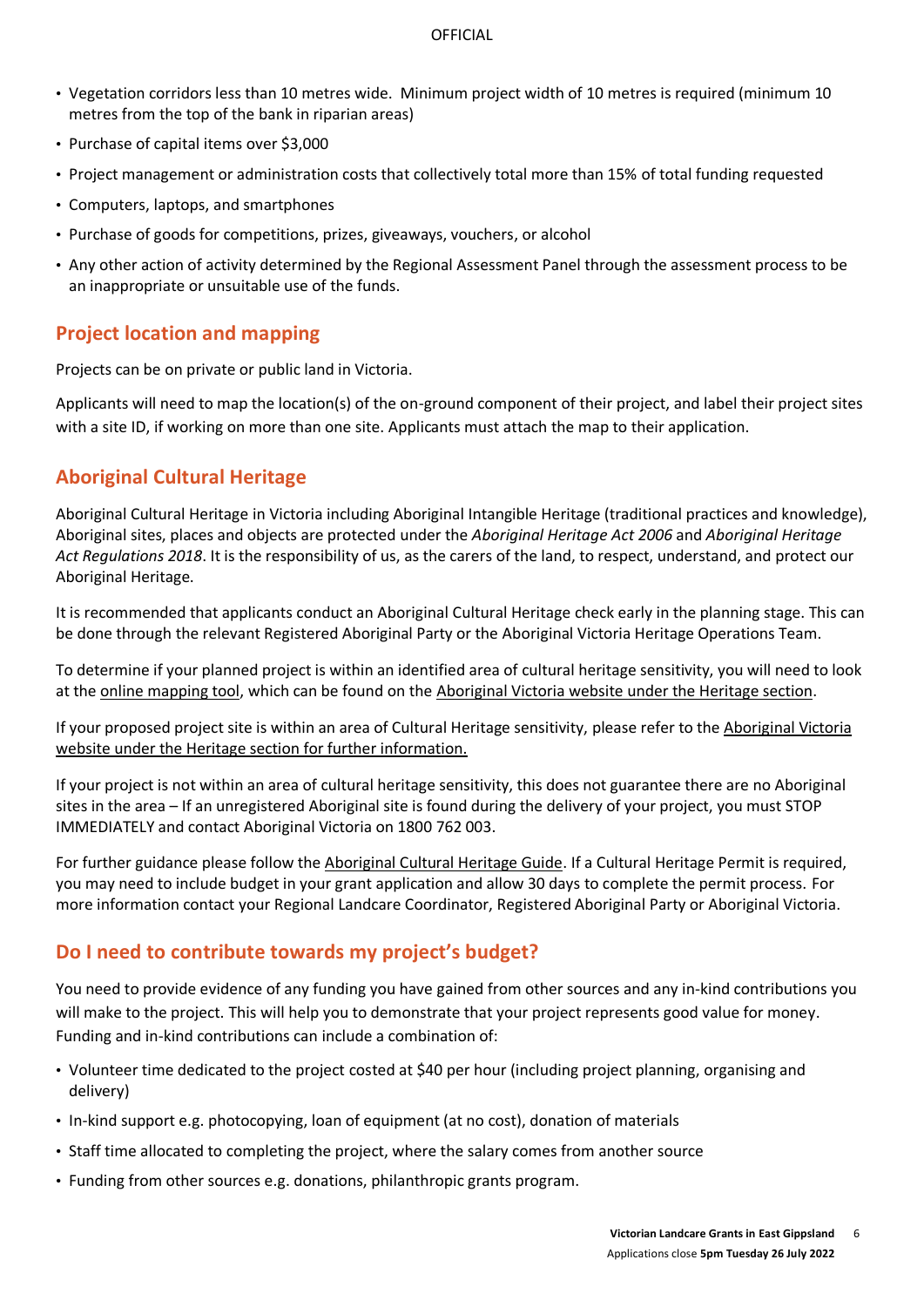#### **Project assessment**

Project Grant applications will be assessed by a Regional Assessment Panel. This panel will consider the contribution a project makes in terms of:

- protection and restoration of land and environment in accordance with local and regional priorities
- community engagement and capacity-building
- demonstrated need and community benefit
- project design and group/network capacity to deliver
- value for money

More details are provided in Appendix 2 on page 10.

# **How do I apply?**

Applications are to be submitted through the online grant application system called SmartyGrants. You can save your application and work on it until you are ready to submit it. We recommend that you start your application as early as possible.

Your online application can only be accessed by one set of login details. We recommend that you sign up to SmartyGrants with a generic group email, if you have one, and provide the email address and password to all individuals you wish to contribute to the application.

It is recommended that you use a computer with broadband internet access to complete your application. If you are using dial-up internet access you may find that information in your application is lost if the internet connection drops out. Computers with broadband internet are available for use at public libraries. Support in the use of computer and internet technology is also often available.

If internet connectivity is an issue in your area, a pdf of the application form can be supplied. Please contact the Regional Landcare Coordinator for your region to obtain the pdf. This will allow you to review the questions and prepare answers offline. Please note, the online form uses conditional logic, so only relevant questions will appear based on your responses, whereas the pdf contains all questions.

Hard-copy applications will not be accepted - applications must be submitted online. If working offline, you will need to copy and paste your prepared responses into the online application form to submit.

#### **<https://delwp.smartygrants.com.au/EGCMA2022VLG>**

#### **Questions**

For any queries and to discuss your application please contact:

Carolyn Cameron

Regional Landcare Coordinator

East Gippsland Catchment Management Authority

Email: [ccameron@egcma.com.au](mailto:ccameron@egcma.com.au)

Phone: 0419 892 268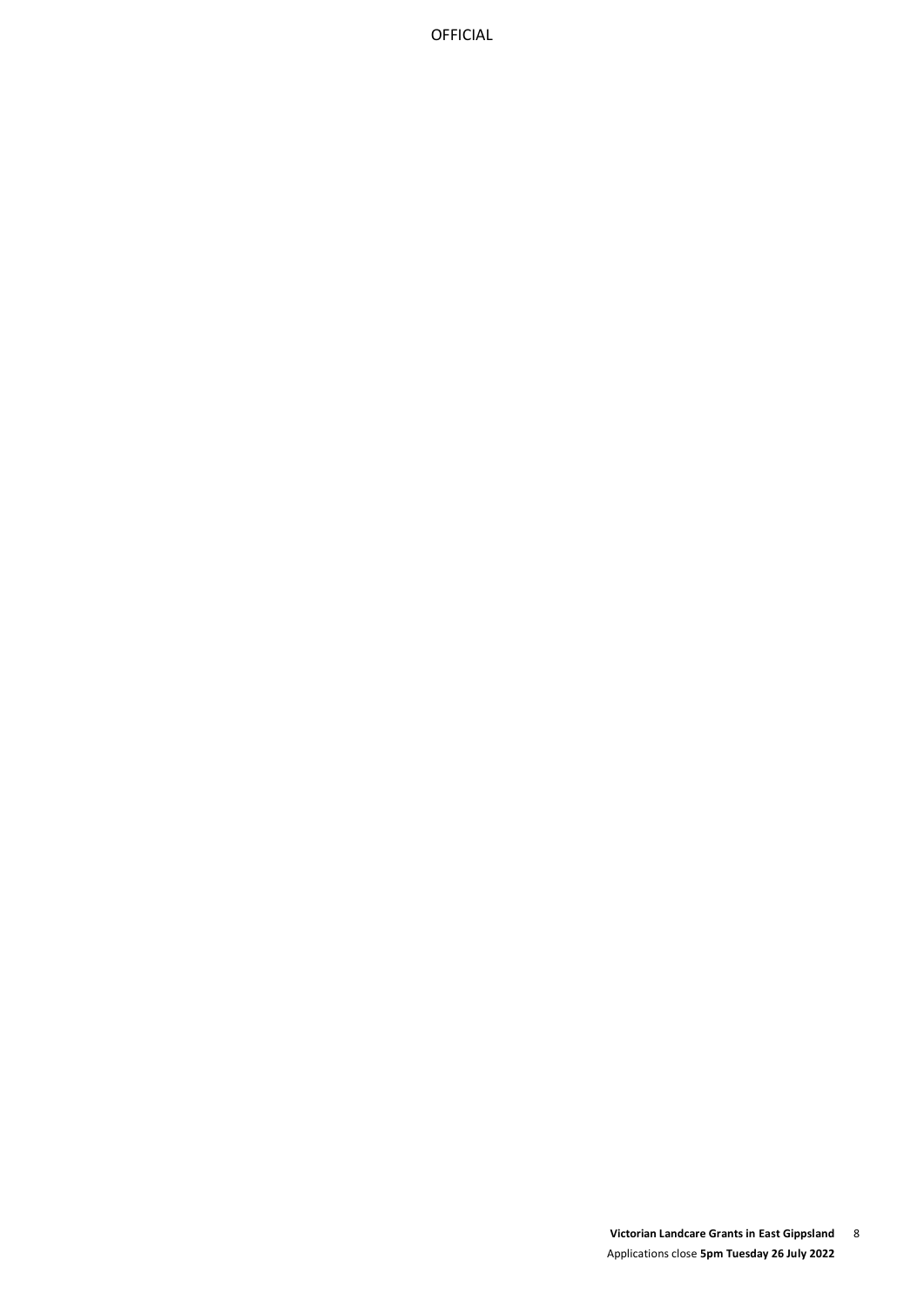# **Appendix 1: Useful information and resources**

# **Regional Catchment Strategy**

The East Gippsland Regional Catchment Strategy provides an integrated planning framework for managing land, water, and biodiversity resources, and sets out regional objectives and priorities for their protection and improvement. Applicants should design their projects to make clear contributions towards Regional Catchment Strategy objectives and priorities.

## **[Protecting Victoria's Envir](https://www.environment.vic.gov.au/biodiversity/biodiversity-plan)onment – Biodiversity 2037**

[Protecting Victoria's Environment –](http://www.environment.vic.gov.au/biodiversity/biodiversity-plan) Biodiversity 2037 is Victoria's plan to stop the decline of our native plants and animals and improve the natural environment, so it is healthy, valued and actively cared for. Find out more about how the plan is being implemented [here.](https://www.environment.vic.gov.au/biodiversity/Implementing-Biodiversity-2037)

**[Naturekit](https://www.environment.vic.gov.au/biodiversity/naturekit)** is a free online mapping and data exploration tool that displays biodiversity information and supports investment and management decisions to deliver Biodiversity 2037. It includes the **[Strategic Management Prospects](https://www.environment.vic.gov.au/biodiversity/natureprint)**  [\(SMP\)](https://www.environment.vic.gov.au/biodiversity/natureprint) decision support tool. SMP assesses the cost-effectiveness of landscape scale actions across Victoria and compares the benefit these actions will have for the species at each location, helping to inform priority actions. To do this, it combines evidence-based models for thousands of plant and animal habitats, major threats to their survival, and indicative costs of management. SMP can be a useful resource when considering the potential biodiversity benefits of landscape-scale management actions at a location.

## **Biodiversity Response Planning - Focus Landscapes**

Applicants are encouraged to consider the Focus Landscapes maps and fact sheets prepared by DELWP regional staff with stakeholders in 2020. Biodiversity Response Planning is an area-based planning approach to biodiversity conservation in Victoria.

Use the link below to locate your project in or near a Focus Landscape.

Fact Sheets are available that describe each Focus Landscape, including the species or communities that occur there, threats, and actions to take that will achieve the most outcomes for biodiversity in that landscape. Use the Fact Sheets to help design your project.

The Fact Sheets and Focus Landscapes Interactive Map can be found on the [Biodiversity Response Planning](https://www.environment.vic.gov.au/biodiversity/working-together-for-biodiversity)  $-$ [Working together for biodiversity website.](https://www.environment.vic.gov.au/biodiversity/working-together-for-biodiversity)

## **Volunteering for Nature – Environmental Volunteering Plan**

The Volunteering for Nature – [Environmental Volunteering Plan](https://www.environment.vic.gov.au/environmental-volunteering/volunteering) (2018) addresses the opportunities, challenges and changing needs of the environmental volunteering sector to help volunteers do more for nature when, where and how it suits them.

## **Invasive Plants and Animals Policy Framework**

The [Invasive Plants and Animals Policy Framework](https://agriculture.vic.gov.au/biosecurity/protecting-victoria/legislation-policy-and-permits/invasive-plants-and-animals-policy-framework) represents the Victorian Government's approach to managing existing and potential invasive species across the state. The framework expands the Victorian Government's vision for what invasive species management can achieve for the Victorian community.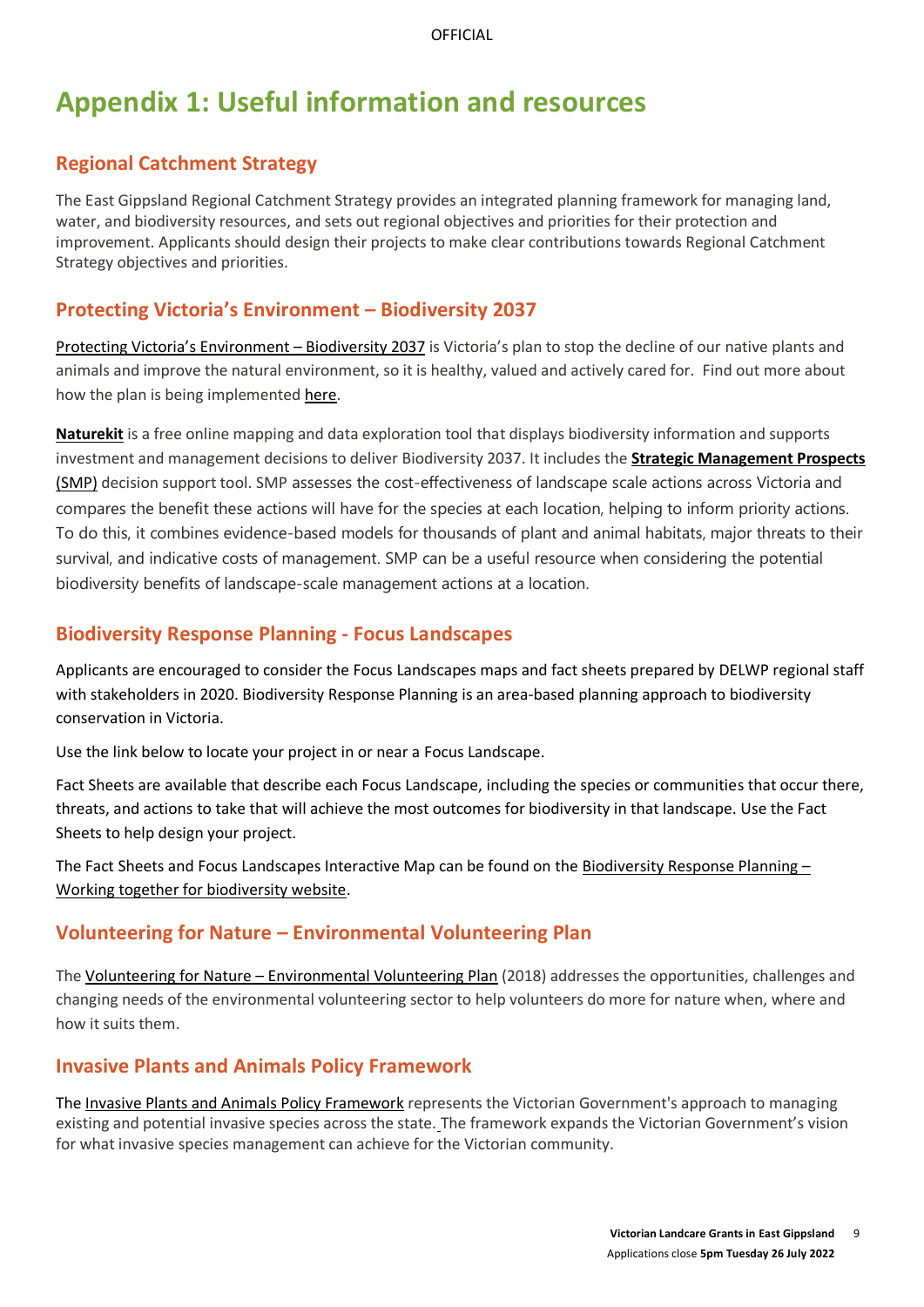## **Aboriginal Cultural Heritage Resources**

[Aboriginal Cultural Heritage Guide](http://www.landcarevic.org.au/assets/Uploads/Aboriginal-Cultural-Heritage-Guide-FINAL-Jan2020-Online.pdf)

[Cultural Heritage Sensitivity](http://www.aboriginalvictoria.vic.gov.au/cultural-heritage-sensitivity)

[Online Map Tool](https://achris.vic.gov.au/#/dashboard)

[Registered Aboriginal Parties](http://www.aboriginalheritagecouncil.vic.gov.au/victorias-current-registered-aboriginal-parties)

### **Occupational Health and Safety**

You must have a safe system of work in place for your project to protect the health and safety of your group, volunteers, and anyone else on your project site.

You can find resources on OHS tailored to community groups on:

- [Victorian Landcare Gateway](http://www.landcarevic.org.au/resources/health-and-safety/)
- [Victorian Workcover Authority](https://www.worksafe.vic.gov.au/)

#### **Landowner and land manager support**

All projects that involve on-ground works will need support from the landowner or land manager.

Projects that involve events or community activities also require landowner approval.

If your project is on land owned or managed by more than one organisation or person, you will need support from each separate landowner or land manager.

**Public land** – including Parks Victoria, local council, and DELWP. For the grant application, a letter or email demonstrating in-principle support is sufficient. If your project is successful in receiving funding, you will need to seek formal approval before works start. Formal approval may take time – ensure you have taken this into account when designing your project. Check whether any permits are required and whether there will be a cost for this.

You need to provide evidence of land manager consent/support in your application. For advice about land manager consent please refer to relevant contacts for:

- parks and reserves contact **Parks Victoria** on 13 1963 or your local Parks Victoria staff
- **Crown land** contact DELWP on 136 186 or through your [local DELWP](file:///C:/Users/ed0N/AppData/Local/Microsoft/Windows/INetCache/Content.Outlook/V2GQZPR2/www2.delwp.vic.gov.au/communities-and-regions/regions-and-locations) office
- Local government reserves contact [planning staff for council](http://www.knowyourcouncil.vic.gov.au/)-owned land

**Private land** - you will need to list landowner details (name and address) in your application for all private properties where on-ground works will be taking place. If your application is successful, you will be required to confirm that you can provide, upon request, evidence of private landowner's consent for on-ground works to take place.

#### **Child Safe Standards**

New Child Safe Standards apply in Victoria. The Victorian Government has zero tolerance for child abuse and is committed to ensuring the safety of children and takes deliberate steps to protect children from physical, sexual, emotional, psychological, and cultural abuse, and neglect and create a culturally safe environment for all children.

Organisations operating in Victoria, including community‐based organisations, that provide service or facilities where children are involved are required to meet new Child Safe Standards from the beginning of 2017. More information on the child safe standards can be found on the [Commission for Children and Young People website.](https://ccyp.vic.gov.au/child-safety/being-a-child-safe-organisation/the-child-safe-standards/)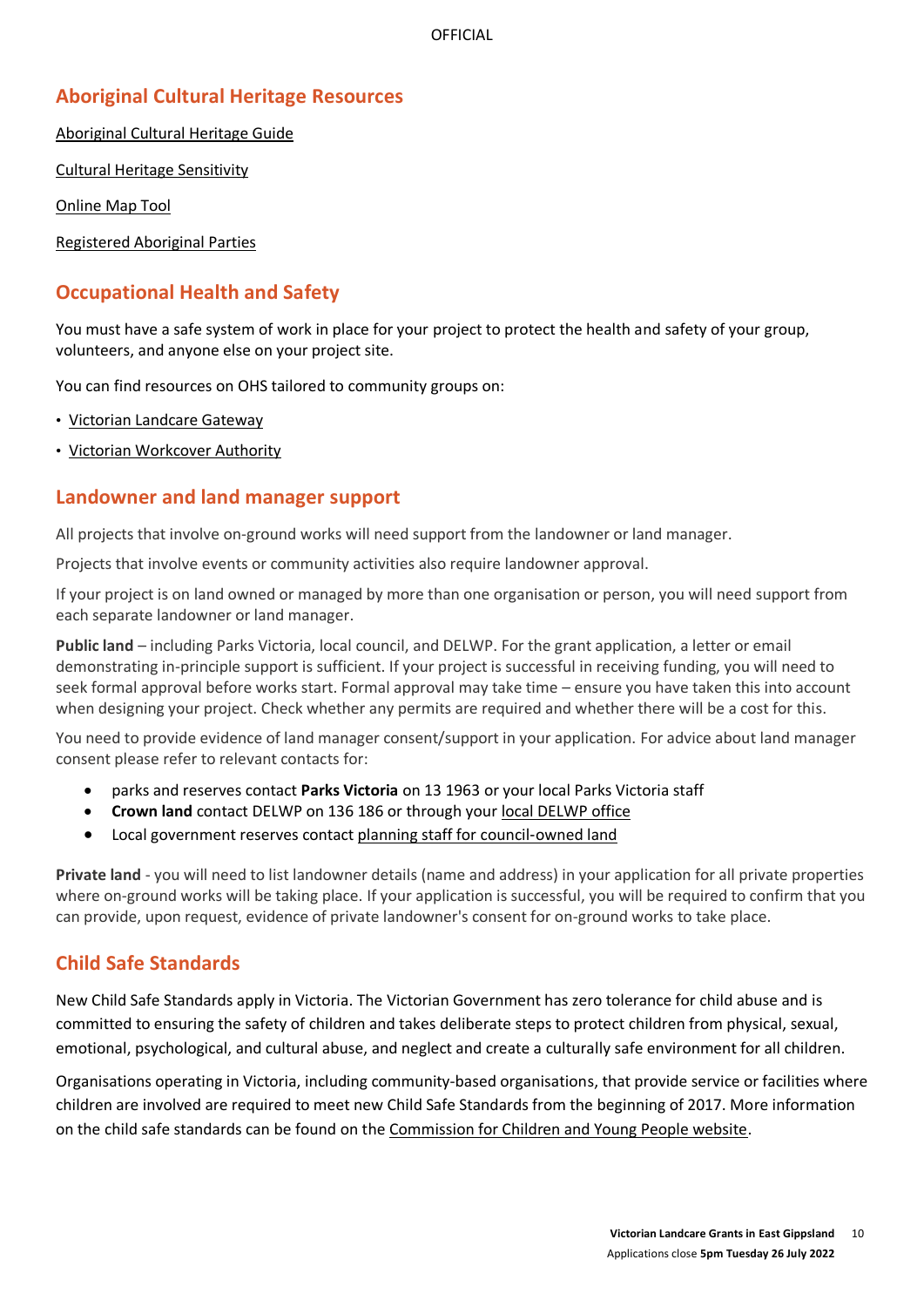# **Coronavirus (COVID-19)**

We ask that you continue to follow public health measures, advice and restrictions when planning and implementing your project. Stay informed at [coronavirus.vic.gov.au.](http://coronavirus.vic.gov.au/)

# **Do we need a sponsor (auspice)?**

Applicant organisations who do not meet the eligibility requirements, as stated in these guidelines, will need to partner with another organisation, known as an auspice, to act as a project sponsor organisation.

Applicant organisations will need approval from the sponsor organisation before applying for a Victorian Landcare Grant, as that organisation will be legally responsible for delivery and administering the grant on behalf of the applicant.

If your application is successful, the sponsor organisation will be required to sign the funding agreement and manage the grant funding.

#### **A sponsor organisation must:**

- be either an incorporated association registered with Consumer Affairs Victoria, a State Government/ statutory bodies/authority, or registered as a not-for-profit with the Australian Charities and Not for Profit Commission
- hold insurance sufficient to safeguard volunteers and participants involved in the funded activities, including public liability insurance of at least \$10 million and personal accident insurance
- approve of the project and be willing to take responsibility for the management and safety of the volunteers and participants involved in the funded activities
- sign the funding agreement and receive the grant payment
- be responsible for the delivery and reporting on the project

#### **Potential auspice organisations may include:**

- local governments
- state government agencies, e.g. Parks Victoria
- statutory authorities
- umbrella not-for-profit associations, e.g. Landcare Victoria Incorporated, or community networks in your area

Applicant organisations who meet all the eligibility criteria on their own do not require an auspice.

#### **Incorporation or registration to meet eligibility requirements**

Your organisation may become:

- affiliated with [Landcare Victoria Incorporated](http://www.lvi.org.au/) as a member group. For more information contact Landcare Victoria Incorporated on **P.** 9207 5527 **F.** 9207 5500 **E.** [info@lvi.org.au.](mailto:info@lvi.org.au)
- an incorporated association registered through [Consumer Affairs Victoria.](http://www.consumer.vic.gov.au/clubs-and-fundraising/incorporated-associations)
- registered as a not-for-profit organisation with the [Australian Charities and Not-for-profits Commission](https://www.acnc.gov.au/)
- an incorporated association registered through the [Office of the Registrar of Indigenous Corporations.](https://www.oric.gov.au/start-corporation/registration-options)

#### **GST**

The maximum grant available for a project is \$20,000 GST free.

All CMA payments require payment of GST to GST registered organisations.

*As an example, two groups apply for a \$20,000 grant.*

Group A is not registered for GST and Group B is registered for GST. Group A will invoice the CMA and receive \$20,000. Group B will invoice the CMA for \$22,000 (inc. GST) and claim a GST credit back through the ATO.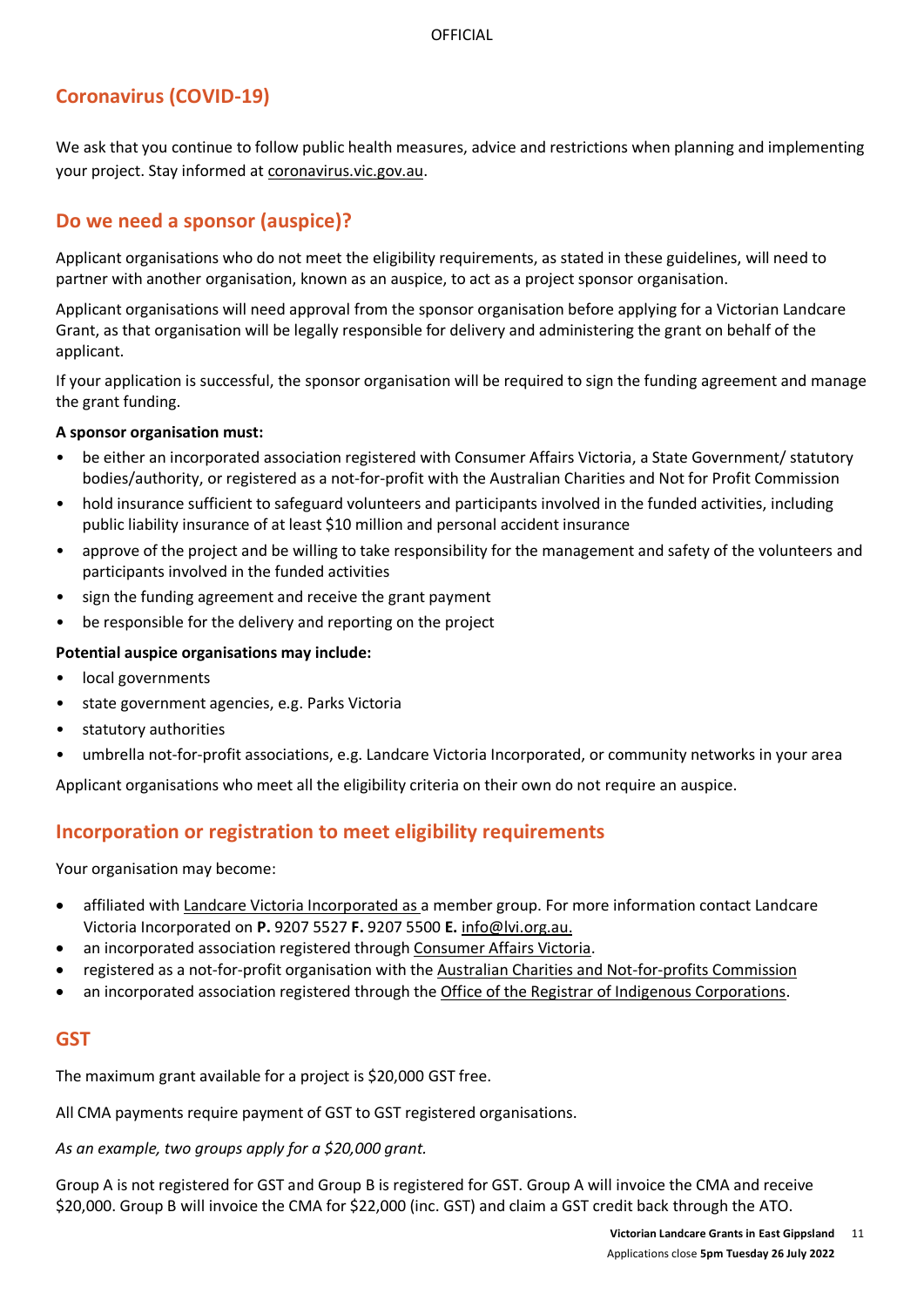A group or network will need to work out the costs of the project that need to be funded by the grant (to a maximum of \$20,000). This may include taxable supply items such as plants and materials which include a GST charge. In the project budget you will need to include each item for which you are requesting grant funding and its total cost.

# **Appendix 2: How will applications be assessed?**

Eligible Project Grant applications will be assessed by a Regional Assessment Panel against the criteria below.

#### **Assessment criteria**

#### **Table 1. Assessment Criteria Project Grants**

| <b>Criteria</b>                                      | Value | <b>Description</b>                                                                                                                                                                                                                                                                                                                                                                                   |
|------------------------------------------------------|-------|------------------------------------------------------------------------------------------------------------------------------------------------------------------------------------------------------------------------------------------------------------------------------------------------------------------------------------------------------------------------------------------------------|
| Land and environment<br>outcome                      | 20%   | The extent to which the project contributes to protection and restoration<br>of land and environment.                                                                                                                                                                                                                                                                                                |
| <b>Community engagement</b><br>and capacity building | 20%   | The extent to which the project engages and builds on the capacity of the<br>group and/or volunteers and/or Traditional Owners and Aboriginal<br>Victorians and/or land managers and/or broader community.                                                                                                                                                                                           |
| Demonstrated need and<br>community benefit           | 20%   | Alignment with a natural resource management strategy or plan or other<br>statement identifying the need for this project or activity and the<br>community benefit to be delivered by the project. The extent to which the<br>project contributes to local and regional priorities as set out in the Regional<br>Catchment Strategy.                                                                 |
| Project design and<br>group/network capacity         | 20%   | The capacity of group/network to plan and deliver the project including<br>group resources and technical feasibility of the project. Priority will be<br>given to eligible projects that are well-planned and achievable. The track<br>record of the applicant group in delivery of projects including accurate and<br>timely reporting, mapping of outputs and communication will be<br>considered. |
| Value for money                                      | 20%   | The budget demonstrates that the application represents good value for<br>money, including realistic costs and a clear justification for requested<br>budget items.                                                                                                                                                                                                                                  |

In addition to the above criteria, the Regional Assessment Panel will also consider:

- overall mix of project types, locations and geographic coverage
- overall mix of groups/networks to be supported

# **What happens after applications close?**

#### **Assessment process**

The Regional Assessment Panel will assess your application based on the information received in your application.

The panel may decide to recommend partial funding of some project and support grants.

If you apply for more than one project and one of your projects is funded, preference may then be given to unfunded applicants over your other projects.